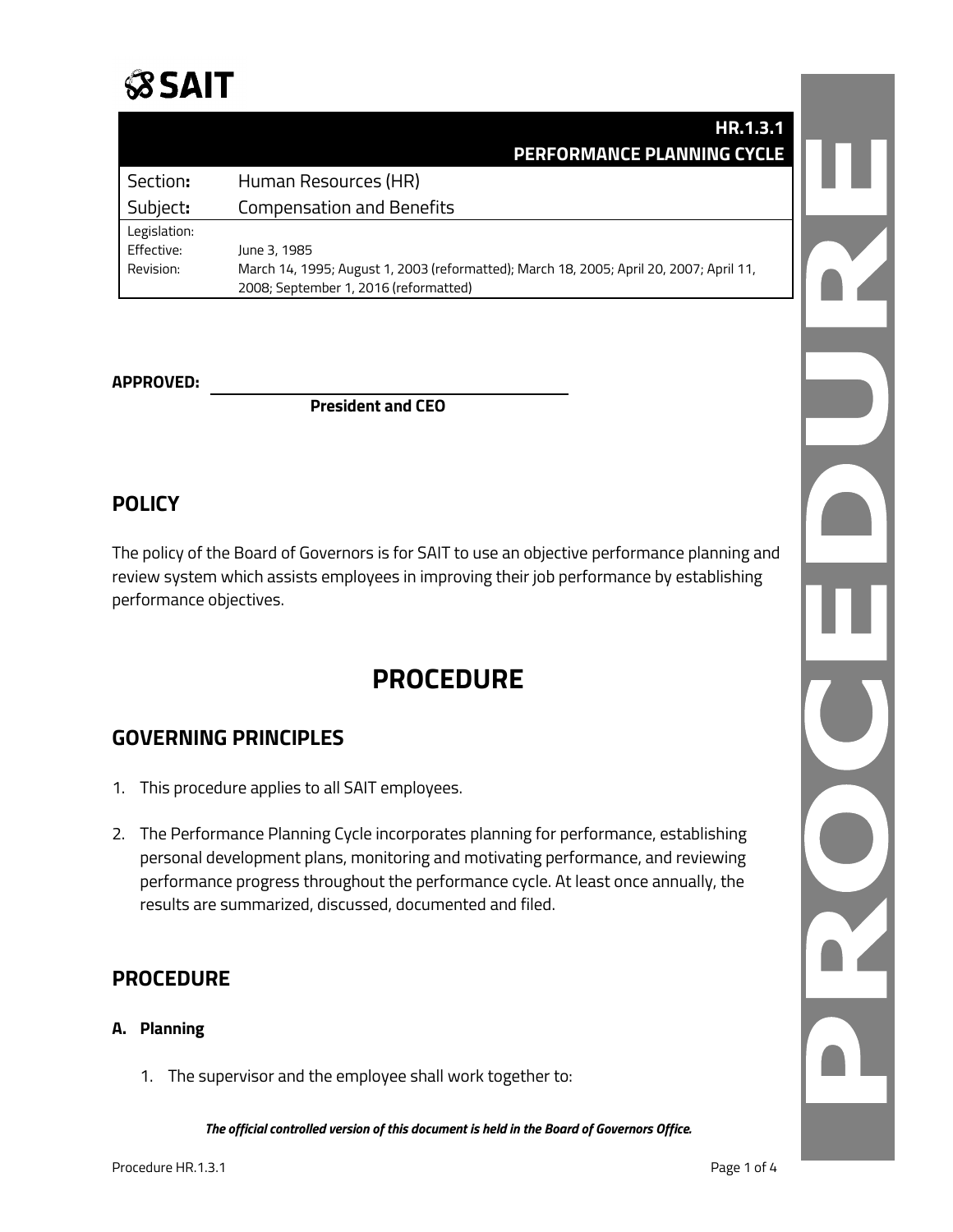

- a) Identify relationships among SAIT's goals, school/department objectives, job responsibilities and performance expectations. Inputs to this process include position descriptions and institutional documents.
- b) Identify and define performance objectives, strategies, timelines and success measures.
- c) Produce a planning document which details expectations and objectives related to work performance and career path information, including resources and opportunities available for professional development.

#### **B. Monitoring and Motivating**

- 1. Throughout the performance cycle, the supervisor shall:
	- a) Use various techniques and information sources to assess progress relative to the employee's performance plan. For instructors, appropriate sources of information for this assessment may include but are not limited to:
		- i) Observation of the performance within lab and classroom settings.
		- ii) Student's feedback (for example, SIR II reports).
		- iii) Peer review.

The instructor shall be given prior knowledge of the methods used to gather information from such sources.

- b) Create a motivating environment by providing ongoing feedback to the employee that encourages and supports professional development.
- c) Coach the employee on performance issues.

#### **C. Work Progress Review**

1. Through regular discussions, the supervisor shall work with the employee to review and assess progress on the performance plan. These discussions will provide opportunities for both the supervisor and the employee to: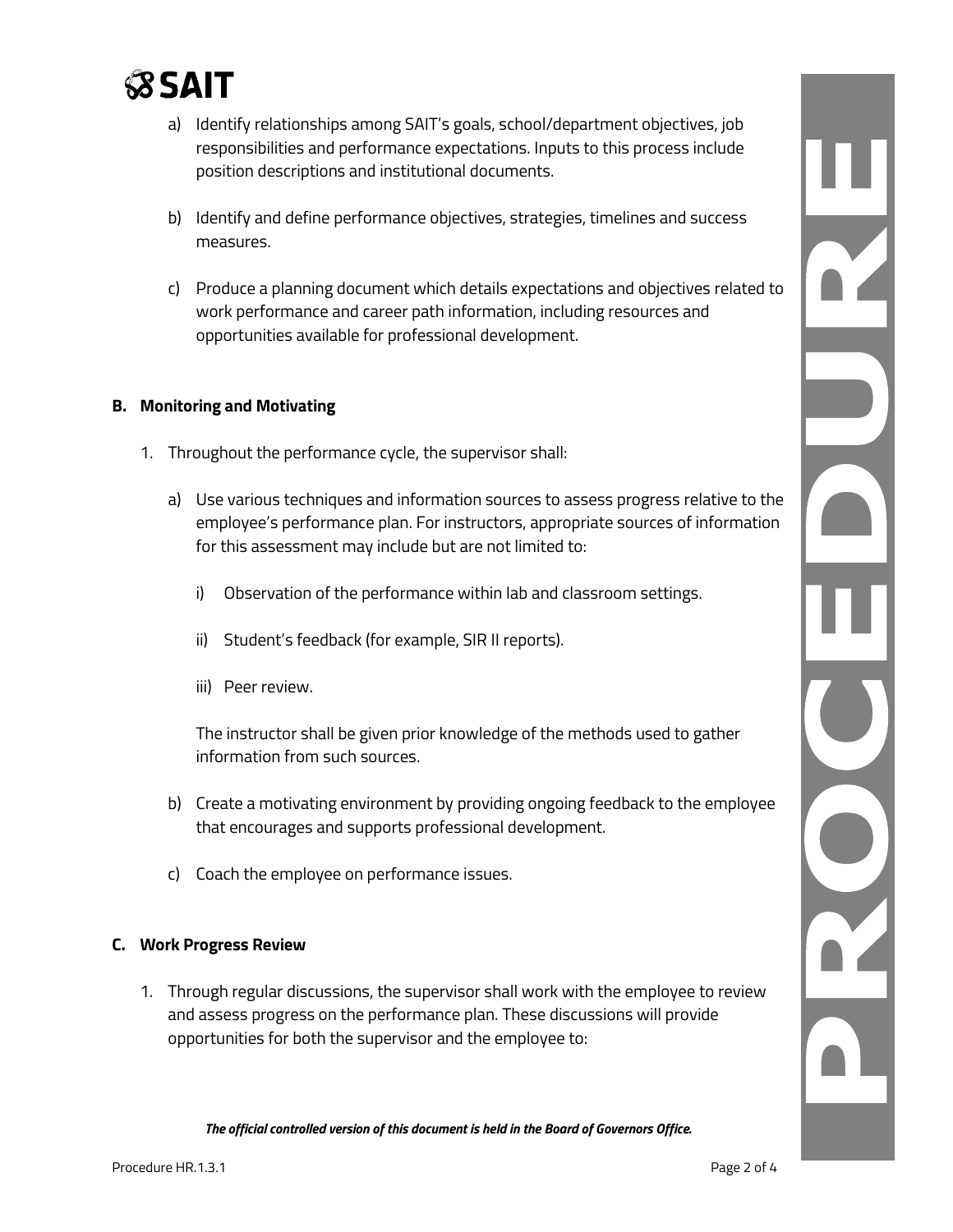

- a) Offer feedback on progress.
- b) Clarify the performance plan.
- c) Address problems related to performance.
- d) Recognize and celebrate successes.
- e) Confirm and agree on any changes to priorities.
- f) Reshape the performance plan if necessary.

#### **D. Summary Review**

- 1. On an annual basis, the supervisor will complete a Performance Planning and Review (PPR) form, for discussion with the employee. A Performance Planning and Review Guidelines document is provided to assist with planning and timelines.
- 2. The summary review will include:
	- a) Review and assessment of the employee's performance;
	- b) Feedback on successes and areas for improvement;
	- c) Plans for future professional development; and
	- d) Performance issues to be carried forward into the next year's performance plan.
- 3. The employee shall sign the PPR, acknowledging that the employee has been advised of its contents. If the employee refuses or is unavailable to initial the document, the person responsible for the summary shall note this on the summary document.
- 4. The employee may submit a written response to the employee's supervisor. This written response will become part of the PPR.
- 5. The employee shall be provided with a signed copy of the completed PPR form after it has been signed by the dean, director or vice president.
- 6. The original copy of PPR is forwarded to Employee Services for inclusion in the employee's personal file.